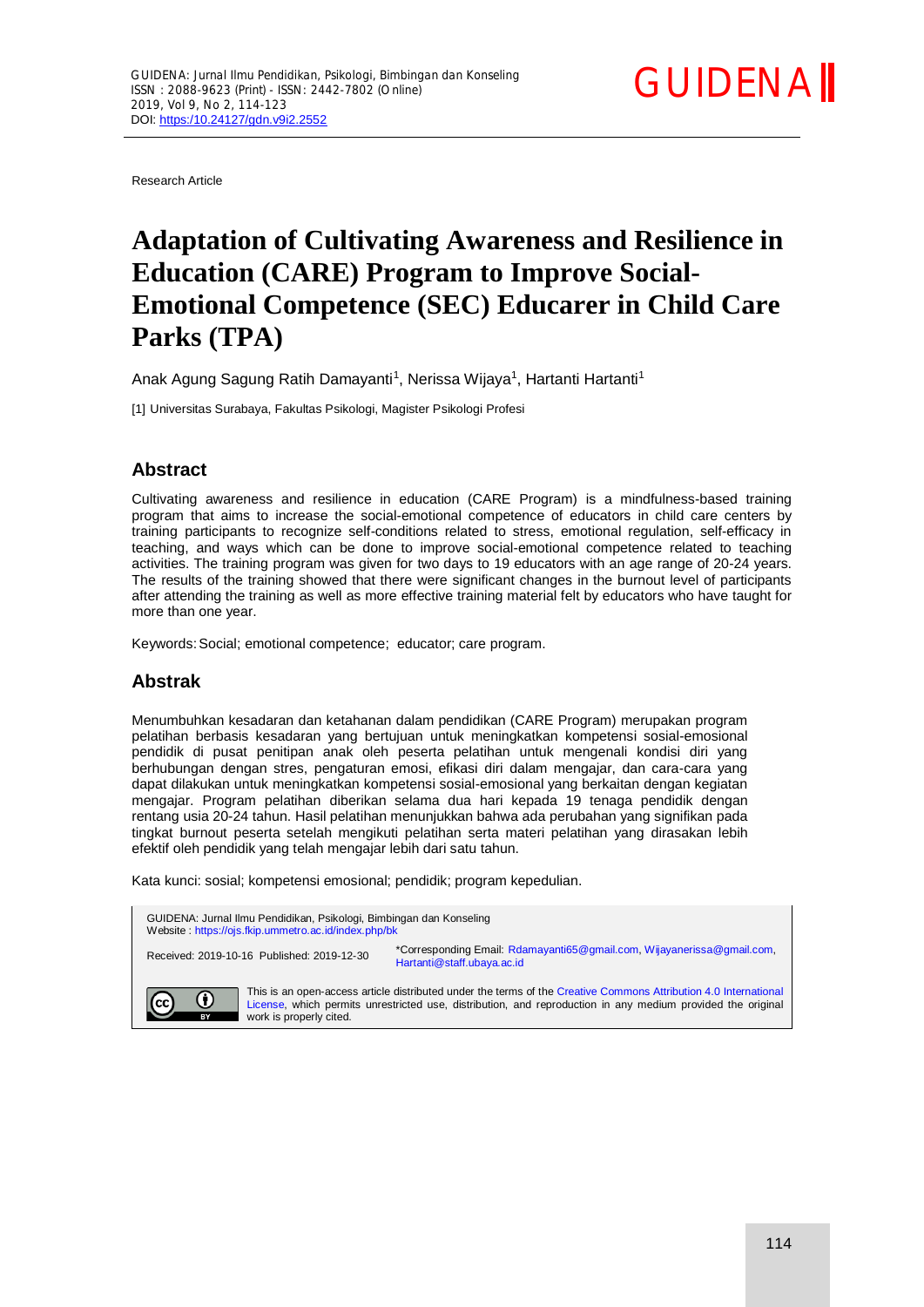## **Introduction**

Daycare or childcare is a form of early childhood education in the non-formal education pathway (Indonesia & Law, 2003). The number of TPA non-formal educational institutions is one of the efforts to address and overcome the problem of the double burden of women in the domestic and public sectors. (Soemiarti, 2003). In this case, the role of child assistants or educators in TPA has an important figure to become a figure who complements parental care and prepares preschool children to enter social situations that are more complex (for example, formal schooling) and broad (out of the primary socialization environment).

Educarer is a job in the world of preschool child development (Rickards & Downrick, 1993; (Bass & Good, 2004). In general, educators can be described as individuals who have duties and responsibilities as educators and carers of children - not only physically, but also cognitively, affectively, and conatively so that children can master developmental tasks according to their developmental stages. (Gerber, 1980; (Bass & Good, 2004). An educated has duties and responsibilities that need to be carried out and fulfilled, such as educating and caring for preschool children and providing cognitive, social, and emotional stimulation, being caregivers and educators who can teach preschool children by applying the science of growth. Development of children through teaching and learning activities in informal settings as a form of preparation for social and emotional skills for children in entering the next stage of development, namely school age.

However, working as an educator (or service provider in general) is prone to experiencing emotional changes due to excessive workload. This is especially so if the educator has a dual role. The addition of roles and tasks that were not well anticipated can affect the pattern of educator relationships with children. Educarer behavior is associated with a class socioemotional atmosphere, which can have an impact on the child's condition (Jennings & Greenberg, 2009). Marzano, Marzano & Pickering ((Jennings et al., 2013) argued that when educators lacked the resources to manage socio-emotional challenges in the classroom, students showed lower behavior and task performance.

Social and emotional competence (SEC) is an important contributor to the development of supportive student-educator relationships (Jennings & Greenberg, 2009). (Jennings & Greenberg, 2009) explain the definition of the SEC in accordance with the meaning broadly provided by Collaborative for Academic, Social, and Emotional Learning ((Jennings et al., 2013), namely a series of educator skills covering five main emotional, cognitive, and behavioral competencies in the form of self-awareness, social awareness, responsible decision making, self-management, and relationship management. Educarer needs to have a high SEC in order to successfully manage the socio-emotional dynamics of the class. When educators have a low SEC, they are more prone to experiencing emotional stress (Jennings & Greenberg, 2009). High emotional stress can have an impact on performance results, and if not resolved, educators can experience burnout.

(Jennings & Greenberg, 2009)developing a mindfulness-based training program model designed to reduce stress and improve teacher performance and classroom learning conditions in the CARE Program. Based on the results of research on the development and application of the CARE program in teachers, there is a significant increase in well-being, self-efficacy, mindfulness, and a decrease in stress or burnout (Jennings et al., 2013); (Jennings et al., 2017).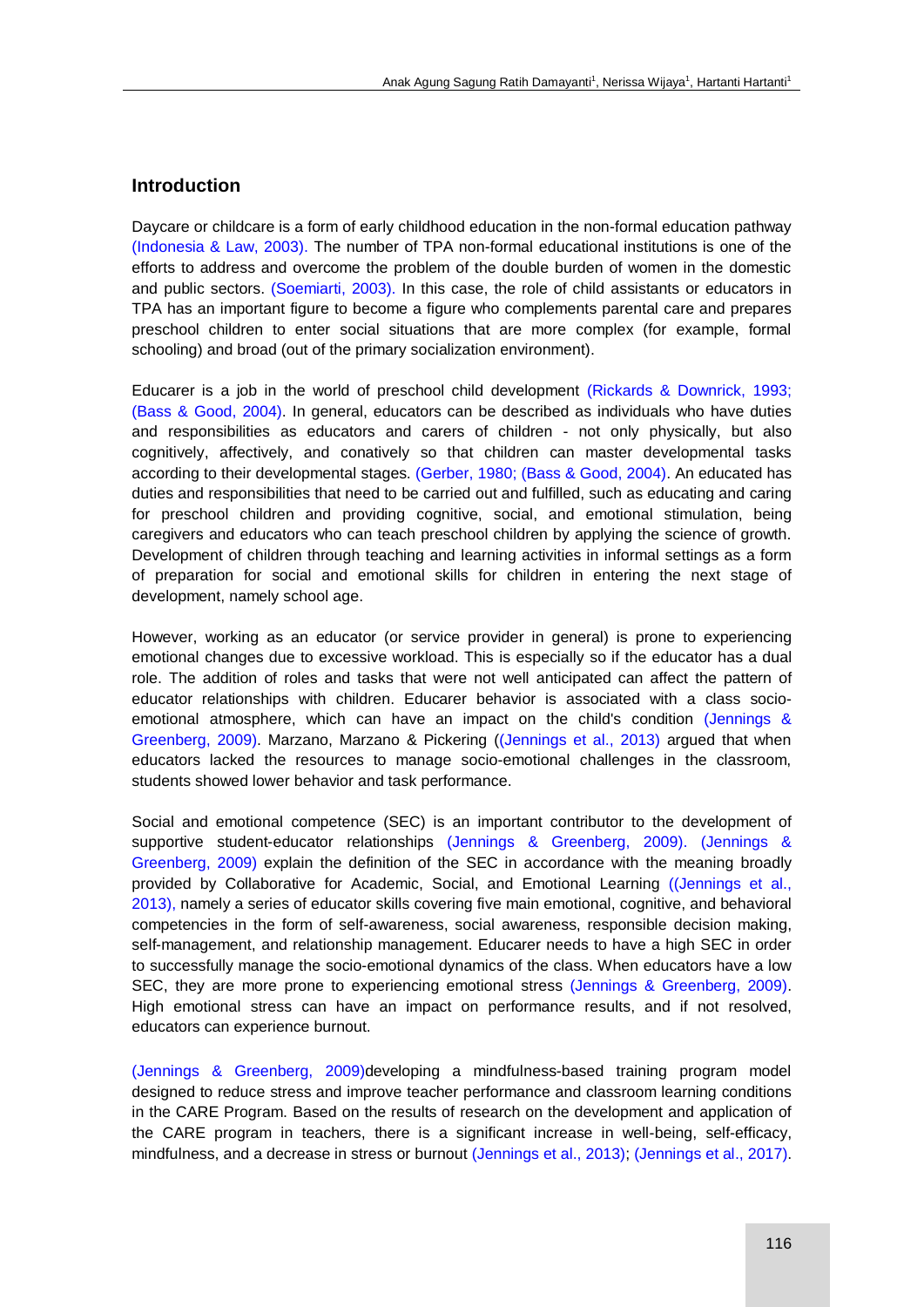CARE program combines emotion skills instruction, mindful awareness practices, and compassion practice to practice the skills needed to reduce emotional stress and increase the SEC needed to build supportive relationships between teachers and students (Jennings et al., 2013). Emotion skill instruction uses a combination of didactic and experiential instructions (experiential activities) to help the teaching staff understand, realize, and understand their emotional state (Jennings et al., 2013). Activities carried out in the form of reflective and roleplay activities are designed to help teachers be more sensitive to student needs, be aware of the classroom atmosphere, and reduce reactive attitudes when handling student behavior. (Jennings et al., 2013).

Mindfulness awareness practice refers to the practice of giving mindfulness to current experiences. This component aims to increase sensitivity to the environment, reflection, and concentration. In its implementation, CARE uses a series of mindfulness practices, starting with basic practices focusing on the breath and expanding activities that promote a mindful approach to daily activities such as standing, walking, attending class, listening to others, and so on. (Jennings et al., 2013). Meanwhile, in compassion practice, educators were invited to practice "caring practice" and "mindful listening," which aims to increase empathy and concern for others. The caring practice involves guided reflection of "loving-kindness," which focuses on increasing feelings of caring for oneself and for others by mentally engaging well-being, happiness, and peace. (Jennings et al., 2013). Thus, researchers are interested in knowing whether there is an effect of Cultivating awareness and resilience in education (CARE Program), which is a mindfulness-based training program to increase the social, emotional competence of child companions in Child Care Parks.

This research was conducted by adopting the cultivating awareness and resilience in education (CARE) training program developed by Jennings et al. (Jennings & Greenberg, 2009); (Jennings et al., 2013); (Jennings et al., 2017). This research was conducted with the aim of seeing the effect of the CARE training program on social, emotional competence educators at Child Care Parks. Different from the characteristics of the participants in the previous research, this training was given to educators at the TPA with a dual role as active students at a university in Surabaya. This is because there are a double role and burden on the educator. Educarer at TPA is expected to be able to reach children between the ages of two and six in terms of selfhelp and other aspects of optimizing children's development, without leaving their role as a student. Lack of ability to manage oneself in two different roles can result in less than optimal performance in one or both of these roles.

## **Method**

#### **Participants**

The participants of this training were 19 educators (child assistants) at one of the daycare in the city of Surabaya with an age range of 20-24 years. All educators are female and work as active students of the psychology faculty at a university in Surabaya. 11 out of 19 participants had been educators for more than one year, while the other eight educators had less than one year of experience.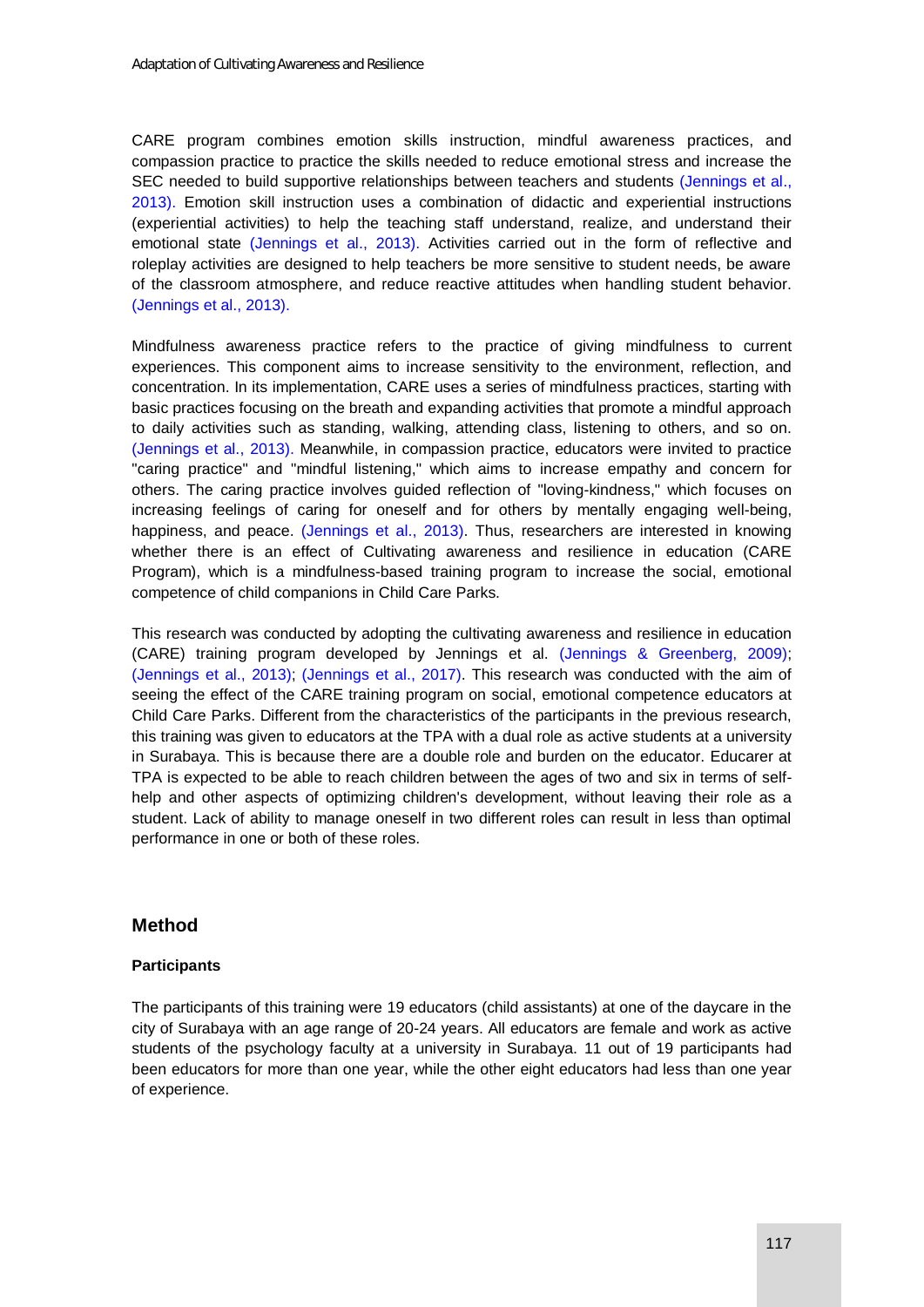#### **Training**

The Care Program training model in this study applies the components proposed by Jennings (Jennings et al., 2013); (Jennings et al., 2017) with the aim of reducing the stress level of the teaching staff and supporting social, emotional competence. In this training, the Care Program model is adapted to the conditions of the participants who have dual professions as educators and active students. This program consists of three components, namely emotional skills, mindful awareness, and caring practice (caring listening). The training was conducted for two days (@ 3 sessions, total training duration of 8 hours/day). The first and second day of training is separated for one week with the aim of participants being able to practice the training material that was first obtained in everyday life.

The first day of training focused on providing emotional skill instruction material, which contains the introduction of positive and negative emotions, the impact of negative emotions, stress, and stress management methods. This is because educators are prone to experiencing emotional changes due to workloads, as well as inappropriate emotional expressions that will have an impact on the atmosphere in their daily activities. The second day of training was focused on explaining the mindful practice and caring practice, and their application in everyday life. In the last session, the trainer summarizes the three components in the Care Program through participatory activities to realize competency development plans individually, in groups, or in teams. (Jennings et al., 2013); (Jennings et al., 2017) for further explanation of the material and components). The delivery of material during the training is given using several methods, such as experiential learning (games, activity, roleplay), audiovisual, discussion, and lecturing. The delivery of material using various methods is carried out with the aim of making it easier for participants to understand the training material.

#### **Data collection**

#### a. Interview

Interviews were conducted to obtain initial information on participants' conditions, as well as regarding the changes that participants felt after attending the training. The interview process was carried out on the three educators who will attend the training as well as the head of the daycare division. Interviews were also conducted with three educators who had attended the training as well as the division heads. This is done to see the changes felt by participants after participating in the Care Program training.

- b. Self-report inventory
- c. HOT (positive affect negative affect scale).

HOT is an instrument developed by Watson, Clark, & Tellegen (Jennings et al., 2013)aims to measure the positive and negative effects of individuals. Participants were asked to provide a range related to how often they felt 20 emotions during the past week with a Likert scale range of 1 (never) to 5 (always). The Indonesian version of HOT used is an adaptation of the research (SARI, 2017) with Cronbach's alpha coefficient, the positive and negative effects are 0.728 and 0.836.

#### d. ERQ (emotional regulation questionnaire).

The ERQ used is an adaptation of Gross & John (Jennings et al., 2013), consists of 10 items that measure two types of emotional regulation strategies, namely cognitive reappraisal (regulating emotions cognitively) and expressive suppression (emotional expression).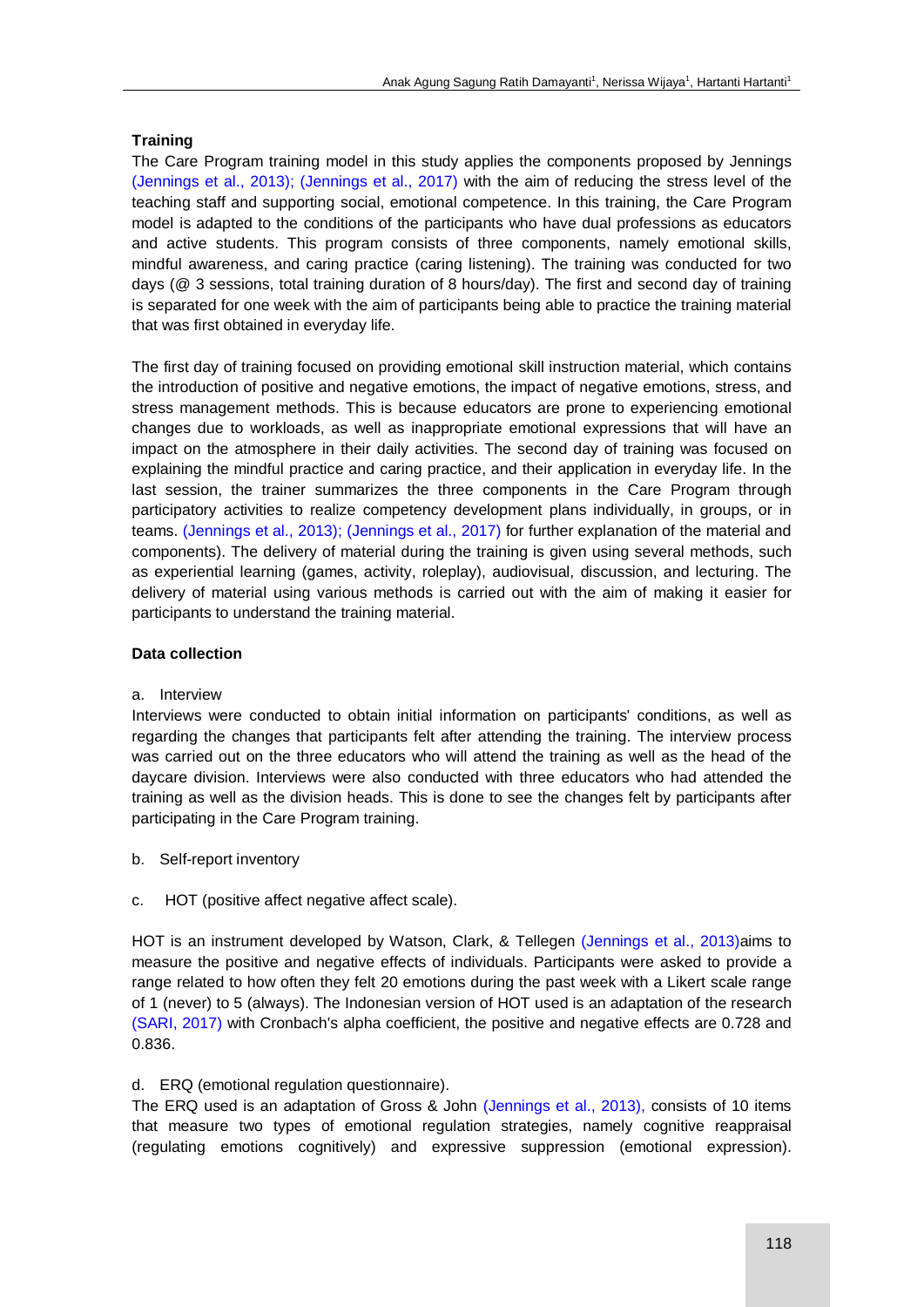Participants were asked to give a Likert scale rating (1 = strongly disagree to 7 = strongly agree). The alpha coefficient for the cognitive reappraisal subscale is 0.90, and the expressive suppression subscale is 0.67

#### e. Maslach Burnout Inventory (MBI)

Maslach Burnout Inventory is a measuring tool developed by Maslach, Jackson, & Letter (Jennings et al., 2013). The MBI consists of 22 statement items to measure the burnout tendency of educators as indicated by high emotional exhaustion and depersonalization and low personal accomplishment. Participants were asked to respond in the form of the frequency of signs of burnout using a Likert scale ranging from 1 (never) to 6 (every day). The Cronbach alpha coefficient on the emotional exhaustion subscale is 0.89, depersonalization 0.70, and personal accomplishment 0.79.

## f. Teachers' sense of efficacy questionnaire short form

Teachers' sense of efficacy questionnaire short form (Tschannen-Moran & Woolfolk Hoy, in (Jennings et al., 2013) consists of 12 question items that measure the educator's selfconfidence in handling class and carrying out their activities as a teacher. This measuring tool measures three dimensions, namely efficacy for instructional strategies, efficacy for classroom management, and efficacy for student engagement. Participants were asked to provide responses regarding self-confidence using a Likert scale ranging from 1 (very unsure) to 9 (very confident). Cronbach's alpha coefficient for each aspect is as follows efficacy for instructional strategies 0.89, efficacy for classroom management 0.92, and efficacy for student engagement 0.88, with a total efficacy of 0.95.

#### **Program Evaluation**

Program evaluation is designed to obtain information related to participant satisfaction while undergoing training. The program evaluation consists of 9 question items regarding training content, training methods, practical benefits, facilitator abilities, program duration, consumption facilities, and room arrangement. Measurements were made using a Likert scale of 1-5 (1 = very dissatisfied to  $5 = \text{very satisfied}$ .

#### **Data analysis**

Data analysis in this study used Wilcoxon nonparametric statistics with the help of the SPSS application to determine the significance of participant changes before and after participating in the training. This is done because the assumptions of parametric testing are not fulfilled. In addition, the researchers also tested the data by comparing the changes in the participants between the old educator group (working period> 1 year) and the new educator (working period <1 year) using the independent sample t-test for data that met the assumptions of parametric testing, and Mann Whitney. –U for data that do not meet the parametric testing assumptions.

Table 1. The series of Care Program adaptation training sessions after adjusting the internal components (Jennings et al., 2013)

| Session | Overview of the session                                                                                            | Care<br>Components in the<br>Program (Jennings et al., 2013) |  |
|---------|--------------------------------------------------------------------------------------------------------------------|--------------------------------------------------------------|--|
| 1.      | <b>Stress and Burnout</b><br>A description of stress and burnout, as well as the impact<br>on yourself             |                                                              |  |
| 2       | <b>Be Aware of Educarers' Emotion</b><br>Recognition of positive and negative emotions, expression<br>of emotions. | Emotion skill instruction                                    |  |
| 3       | <b>Emotion Self Care</b>                                                                                           |                                                              |  |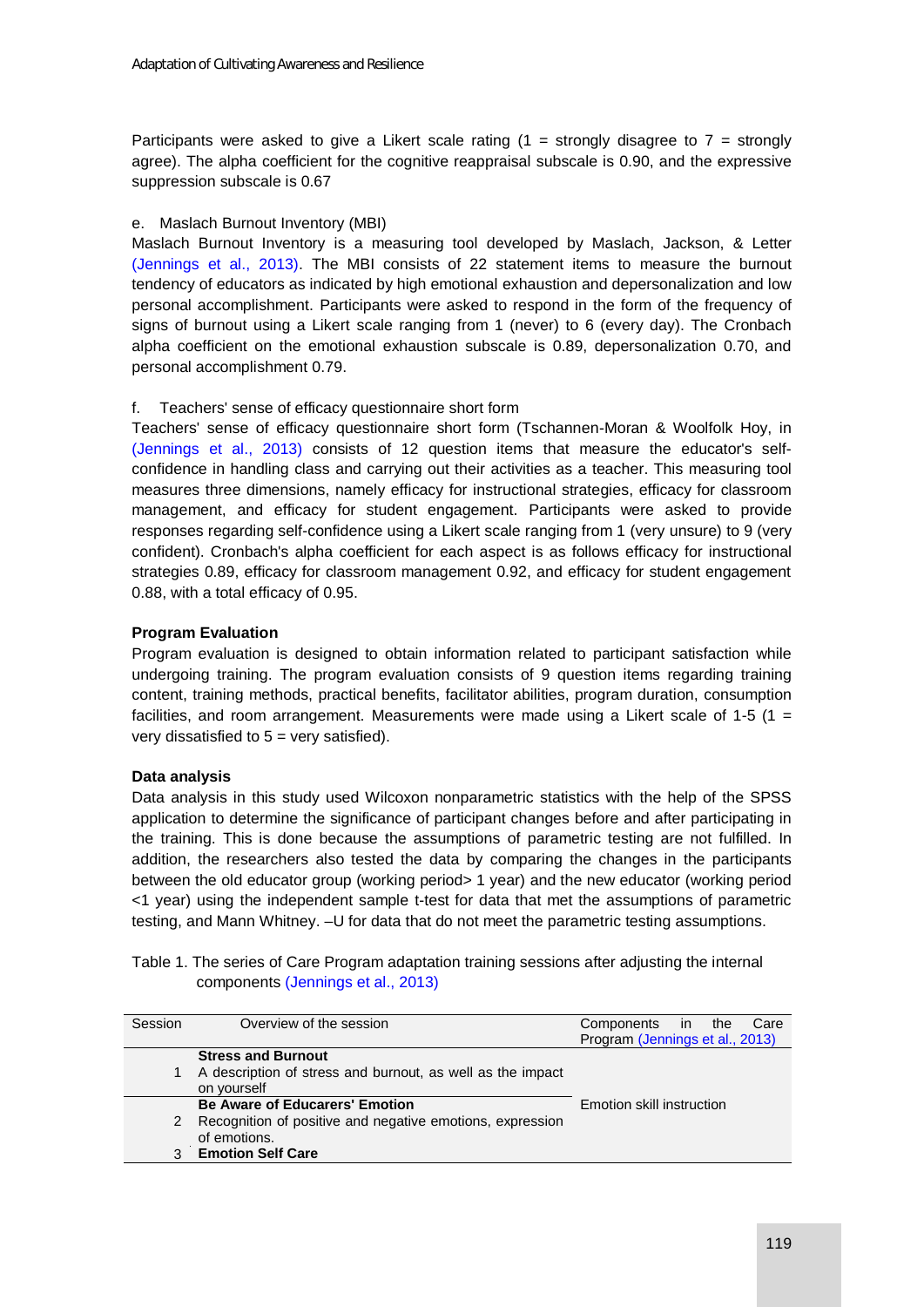|   | Introduce and practice stress management through muscle<br>relaxation and dance activities                             |  |
|---|------------------------------------------------------------------------------------------------------------------------|--|
|   | <b>Own Your Breath</b>                                                                                                 |  |
| 4 | Explanation and practice of mindful awareness (mindful Mindfulness practice<br>breathing)                              |  |
|   | /care/                                                                                                                 |  |
| 5 | Explanation of the concept of caring practice and mindful Caring Practice<br>listening practice                        |  |
|   | <b>Leap of CARE</b>                                                                                                    |  |
| 6 | Summary of Care Program activities and development of<br>the personal, group, and team competency development<br>plans |  |

## **Result and Discussion**

#### **Result**

#### **Interview**

The results of the initial interviews with the educators showed that the educators were not sure of their own ability to manage the child's situation, so they often felt anxious and confused when carrying out their assignments. This is because the educators feel they do not understand the practice of managing the teaching and learning atmosphere and caring for children. This has an impact on the delivery of learning and parenting materials to feel stiff and unable to pay attention to the needs of the child/room situation as a whole and to focus on only a few children. Apart from that, the educator felt that he was not able to be actively involved (tune in) as a team in carrying out his role as an educator. The results of interviews with division heads also showed that some educators were more focused on a number of children, were less sensitive to the surrounding environment, and were less able to voice their opinions.

After attending the Care program training, some educators felt more courageous in expressing their personal opinions. Educarer feels that he knows colleagues more deeply. This makes it easier for educators to communicate regarding the preparation of teaching materials and discussing children's needs. In addition, one educator stated that he began to try to recognize his feelings first when taking action. This was felt to be very helpful for him when faced with situations that made him stressed. The results of the interview with the head of the division also showed that there was a change in attitude felt by the educators after attending the training. Educarer seemed more courageous to communicate his opinion when discussing with the head of the division.

#### **Program Evaluation**

The results of the program evaluation showed that the majority of training participants (94%) agreed and strongly agreed that the material provided had practical benefits that could be carried out at the TPA. In addition, the majority of participants (90%) also agreed and strongly agreed that the delivery of the material using various methods helped to better understand the core of the training material.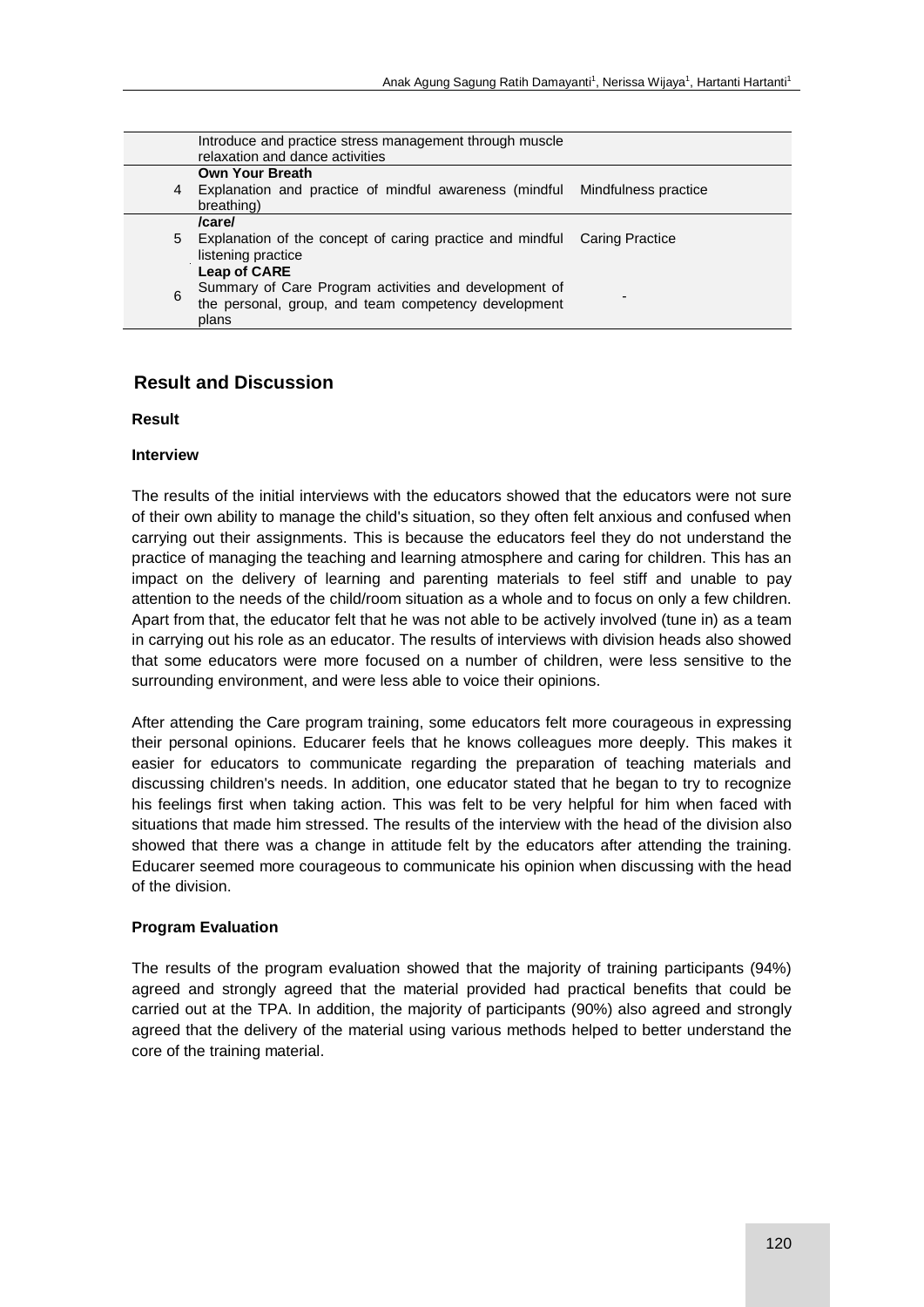## **Self-report inventory**

#### **HOT**

The results of the Wilcoxon statistical test show that there is no significant change in the HEAT scale between before and after training (see table 2). The results of data analysis showed the significance value of the comparison of the pretest and posttest aspects of the positive effect of 0.080 (p> 0.05) with a Z value of -1.749. Meanwhile, the difference between pretest and posttest negative effect was 0.071 (p> 0.05), and the Z value was -1.804. Tables 3 and 4 also show that there is no significant difference in the positive affect ( $p = 0.575$ ) and negative affect  $(p = 0.717)$  for educators based on the length of work in child care centers.

## **ERQ**

The results of the Wilcoxon statistical test show that there is no significant change in the aspects of emotion regulation between before and after training (see table 2). Specifically, it can be seen that the significance value of the cognitive reappraisal aspect is 0.948 (p> 0.05), with a Z value of -0.066. At the same time, the significance value of the expressive emotion aspect is 0.757 ( $p$  > 0.05), with a Z value of 0.310. In table 3, it can be seen that there is a significant difference in the participants 'expressive suppression changes based on the length of work at the TPA ( $p = 0.02$ ), while there is no significant difference in the training participants' cognitive response changes ( $p = 0.762$ ).

#### **MBI**

In general, there is a significant difference in the level of participant burnout with a significance value of 0.003 (p <0.05) and a Z value of (-3.0). When viewed specifically, there were significant changes in the emotional exhaustion ( $p = 0.034$ ,  $Z = -2.120$ ) and depersonalization ( $p = 0.017$ , Z = -2.387) aspects. Meanwhile, there was no significant change in the personal accomplishment aspect (p-0.102,  $Z = -1.634$ ). In tables 3 and 4, it can be seen that there is no significant difference in changes to the burnout educator, both for the old and new educators (p = 0.538). Based on tables 3 and 4, there is also no visible change in burnout aspects, such as emotional exhaustion ( $p = 0.346$ ), personal accomplishment ( $p = 0.311$ ), and depersonalization  $(p = 0.395)$ .

#### **TSES**

In general, there was no significant difference in the participants' self-efficacy, which was indicated by a significance value of  $0.227$  (p < 0.05) and a Z value of  $(-1.208)$ . When viewed specifically, it can also be seen that there are no significant changes in every aspect of the selfefficacy educator. In table 3, it can also be seen that there is no difference in changes in selfefficacy in general or specifically (aspects) of educators both to old and new educators.

|                            | <b>Pretest</b> |           | <b>Posttest</b> |       | P     | z        |
|----------------------------|----------------|-----------|-----------------|-------|-------|----------|
| Variable / aspect          | М              | <b>SD</b> | M               | SD    |       |          |
| Positive affect            | 36.05          | 4.209     | 38.42           | 4,799 | 0.080 | $-1.749$ |
| Negative affect            | 29.16          | 6.946     | 26.26           | 6.19  | 0.071 | $-1.804$ |
| Cognitive reappraisal      | 30.42          | 4.181     | 30.84           | 3.5   | 0.948 | $-0.066$ |
| Expressive suppression     | 18.68          | 3.384     | 18.53           | 2.951 | 0.757 | $-0.310$ |
| Burnout (total)            | 35.82          | 12.36     | 28.91           | 12.92 | 0.003 | $-3.0$   |
| Emotional exhaustion       | 15.36          | 8.041     | 18.91           | 8.549 | 0.034 | $-2.120$ |
| Depersonalization          | 3,455          | 3,671     | 6,818           | 5,879 | 0.017 | $-2,387$ |
| Personal<br>accomplishment | 32.27          | 5,002     | 35.45           | 4,591 | 0.102 | $-1,634$ |

Table 2. Value of Mean, Standard Deviation, and Significance of Wilcoxon (p <0.05)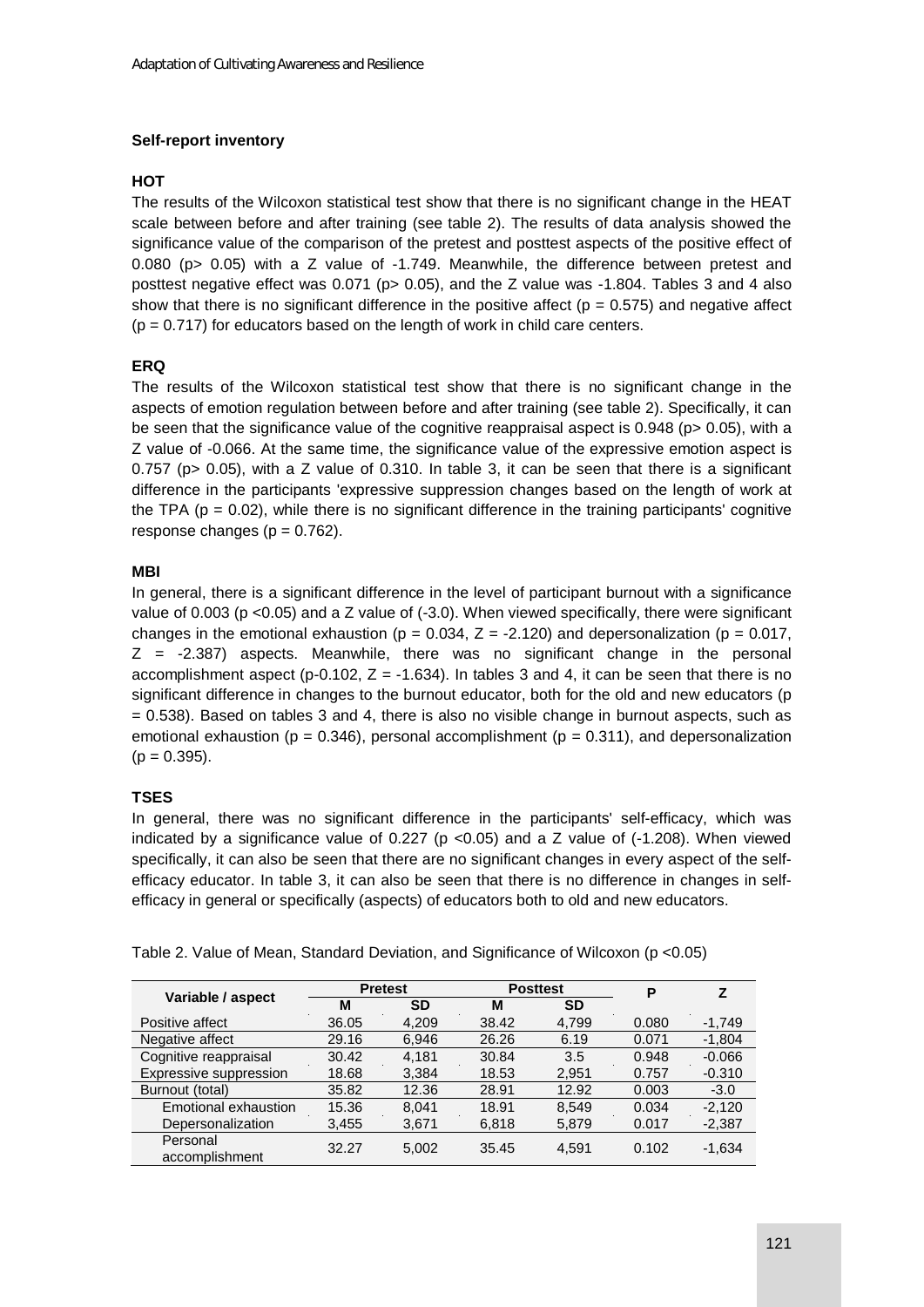| Self-efficacy (total)       | 73.21 | 14.36 | 76.47 | 10.63 | 0.227 | $-1.208$ |
|-----------------------------|-------|-------|-------|-------|-------|----------|
| Instructional<br>strategies | 24.84 | 5.56  | 26    | 3.464 | 0.204 | $-1.271$ |
| Classroom<br>management     | 24.11 | 5.087 | 25.68 | 3.713 | 0.162 | $-1,399$ |
| Student engagement          | 24.26 | 4.92  | 25.05 | 3.922 | 0.513 | 0.654    |

#### Table 3. Value of Mean, Standard Deviation, and Significance of the Independent sample T-Test

|                             | > 1 year |           | <1 year        |           | P     |          |
|-----------------------------|----------|-----------|----------------|-----------|-------|----------|
| Variable / aspect           | М        | <b>SD</b> | M              | <b>SD</b> |       |          |
| Positive affect             | 2.454    | 4.344     |                | 6,782     | 0.575 | 0.571    |
| Cognitive reappraisal       | 0.181    | 3,868     | 0.75           | 4.131     | 0.762 | $-0.307$ |
| Expressive suppression      | $-1,909$ | 2,165     | 2.25           | 2,866     | 0.002 | $-3,612$ |
| <b>Burnout</b>              | $-6,727$ | 8,889     | $-9.375$       | 9.318     | 0.538 | 0.628    |
| Emotional exhaustion        | 3,363    | 6.36      | 0.875          | 4,051     | 0.346 | 0.969    |
| Personal<br>accomplishment  | 4,272    | 4.429     | 1,6250         | 6,653     | 0.311 | 1.044    |
| Self-efficacy               | 4.727    | 11.225    | 5.5            | 17,623    | 0.908 | $-0.117$ |
| Instructional<br>strategies | 0.454    | 4.457     | $\overline{2}$ | 7.151     | 0.569 | $-0.581$ |
| Classroom<br>management     | 1        | 3.768     | 2.875          | 5,642     | 0.396 | $-0.871$ |
| Student engagement          | 0.909    | 5.838     | 0.625          | 6186      | 0.920 | 0.102    |

Table 4. Value of Mean, Standard Deviation, and Significance of Mann-Whitney U

| Variable / aspect | vear     |       | vear     |       |       |          |
|-------------------|----------|-------|----------|-------|-------|----------|
|                   | M        | SD    | М        | SD    |       |          |
| Depersonalization | 3.181    | 5.51  |          | 1.603 | 0.395 | $-0.872$ |
| Negative affect   | $-3.818$ | 7.166 | $-1.625$ | .470  | .717  | $-0.373$ |

 $(p < 0.05)$ 

#### **Discussion**

Based on the results of the statistical test in Table 2 above, it can be seen that there is a significant change in the burnout aspect of the participants after undergoing the CARE Program training with a value of  $p = 0.003$  ( $p < 0.05$ ) with the mean value at posttest lower than in the pretest. This shows that there is a decrease in burnout in participants after undergoing the training program. The results of this training are in line with the results of the research conducted (Jennings et al., 2013). (Jennings et al., 2013) suggested that participants who had attended the training showed improvements in their classroom management skills, coping with stress and burnout.

There is a decrease in burn out participants can be influenced by several factors, including the training material and atmosphere. In terms of material content, this training teaches participants about emotional regulation, such as recognizing emotions in oneself and how to express emotions through body media using a mindfulness approach. (Grégoire et al., 2015)argued that a program with a mindfulness approach was effective in reducing individual distress. By reducing individual stress, it is less likely that individuals will experience burnout conditions.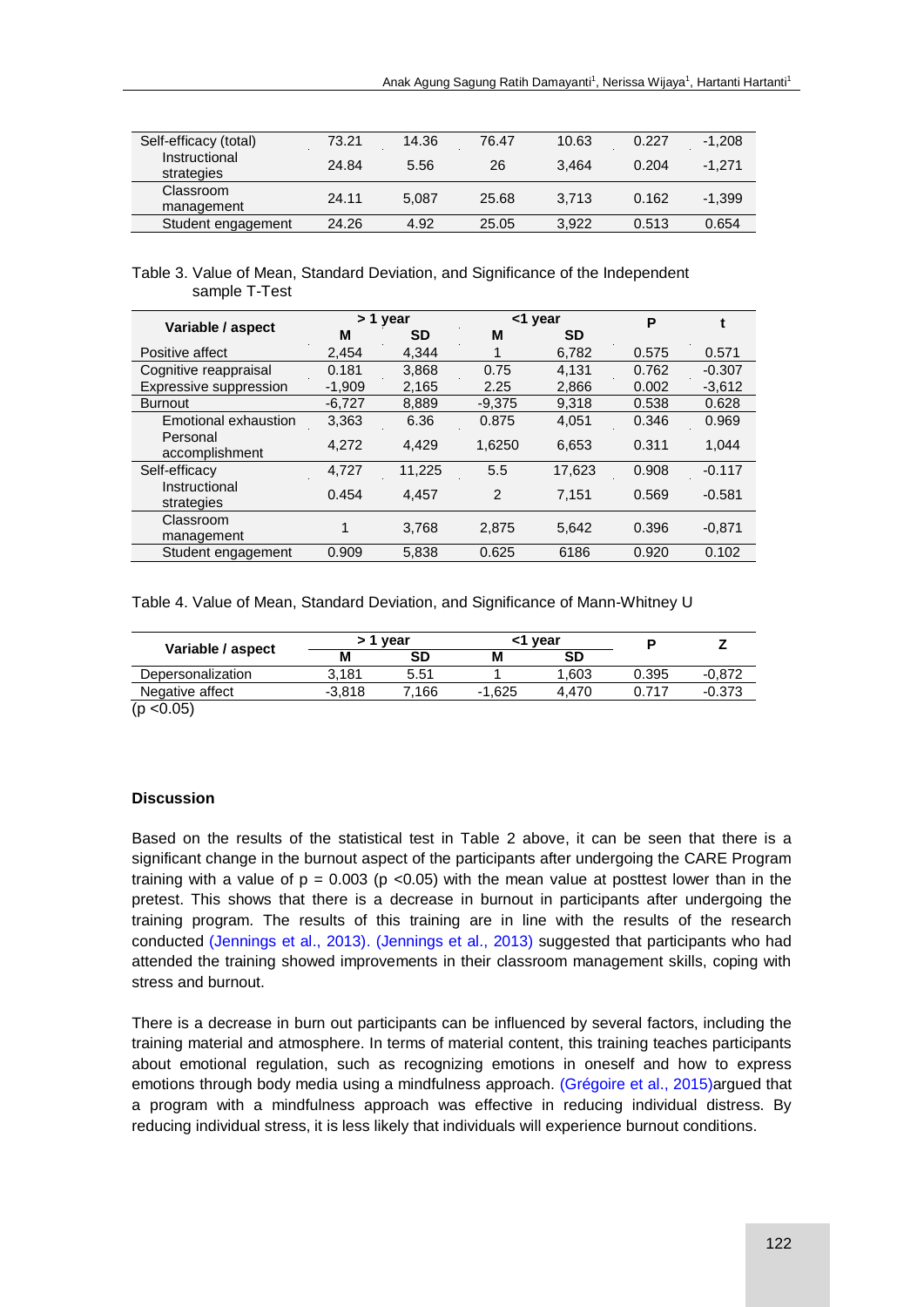The training participants also received materials related to conveying emotions and reducing distress through dance movements and muscle relaxation (progressive relaxation). Several studies have shown that implementing programs with the principle of mind-body integration shows significant results in reducing burnout rates. (Lammers et al., 1984) In his journal, he stated that progression relaxation activity was effective in reducing individual stress levels, as well as increasing his ability to exercise self-control.

Apart from decreasing levels, burnoutTable three also show that there are differences in the emotional regulation of participants between the previous educator group (> 1 year) and the newest educator group (<1 year). Expressive suppression is one of the emotional regulation strategies in the form of restraining the delivery of negative emotional expressions (Gross & John, 2003). In table 4, it can be seen that the previous educator group had lower expressive suppression regulations than the new educator group. This shows that the previous educator group was better able to express emotions after undergoing training. The participants of the previous educator group felt more effectively because they knew their colleagues more deeply than the new educator group. By getting to know him between colleagues, the work environment that is created will be warmer so that they can more freely express emotions and opinions. This is in line with the results of the interview, which showed that the training participants felt that they knew their work colleagues better. In addition, some participants are also better able to express personal opinions to their superiors.

# **Conclusion**

The results showed that there was an effect of Cultivating awareness and resilience in education (CARE Program), which could significantly increase the social, emotional competence of child companions in Child Care Parks, resulting in a decrease in burnout in participants after undergoing a training program. The results also showed that the emotional regulation of the participants in the previous educator group (> 1 year) was higher than that of the newest educator group  $($ <1 year), this indicates that the training material was more effectively used for educators who had taught for more than one year.

# **limitations**

This study has several limitations, including the limited number of training participants, relying more on self-reports to get an overview of the impact of training for TPA educators, and not conducting follow-up sessions on participant action plans to review the effects of training on aspects of educator behavior. In addition, the lack of standard self-reports of the Indonesian version used in this training is also one of the weaknesses of this training. In the next training, it should be able to involve more samples and be able to use action plans as a follow-up method to get an idea of the effect of training on behavioral aspects. In addition, the implementation of follow-up should also be done to obtain data regarding how long the training effects can be felt and absorbed by the participants.

# **Funding**

.

The authors have no funding to report.

#### **Acknowledgments**

The authors have no support to report.